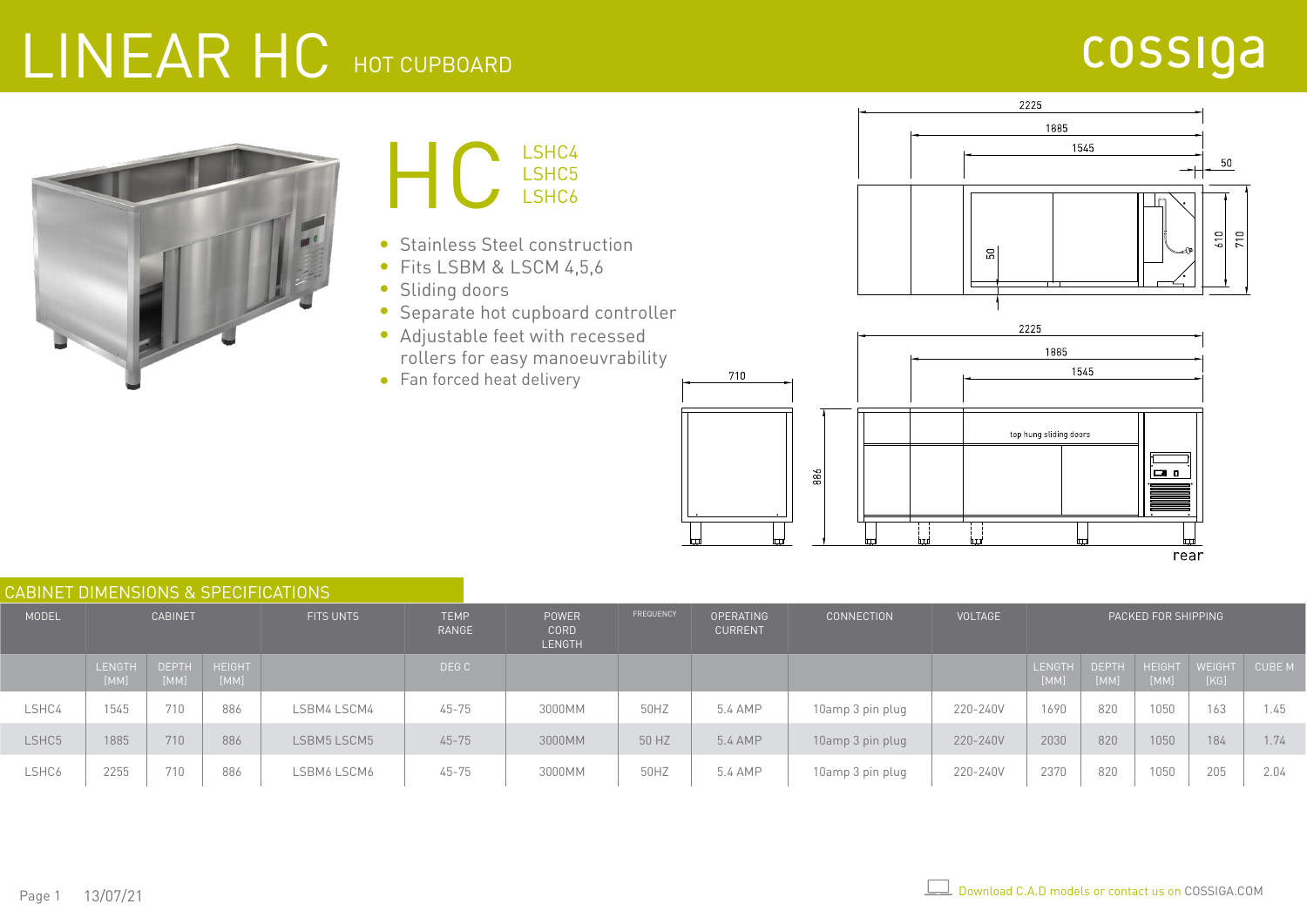#### HOT CUPBOARD



LS HC POWER CORD

LSHC 4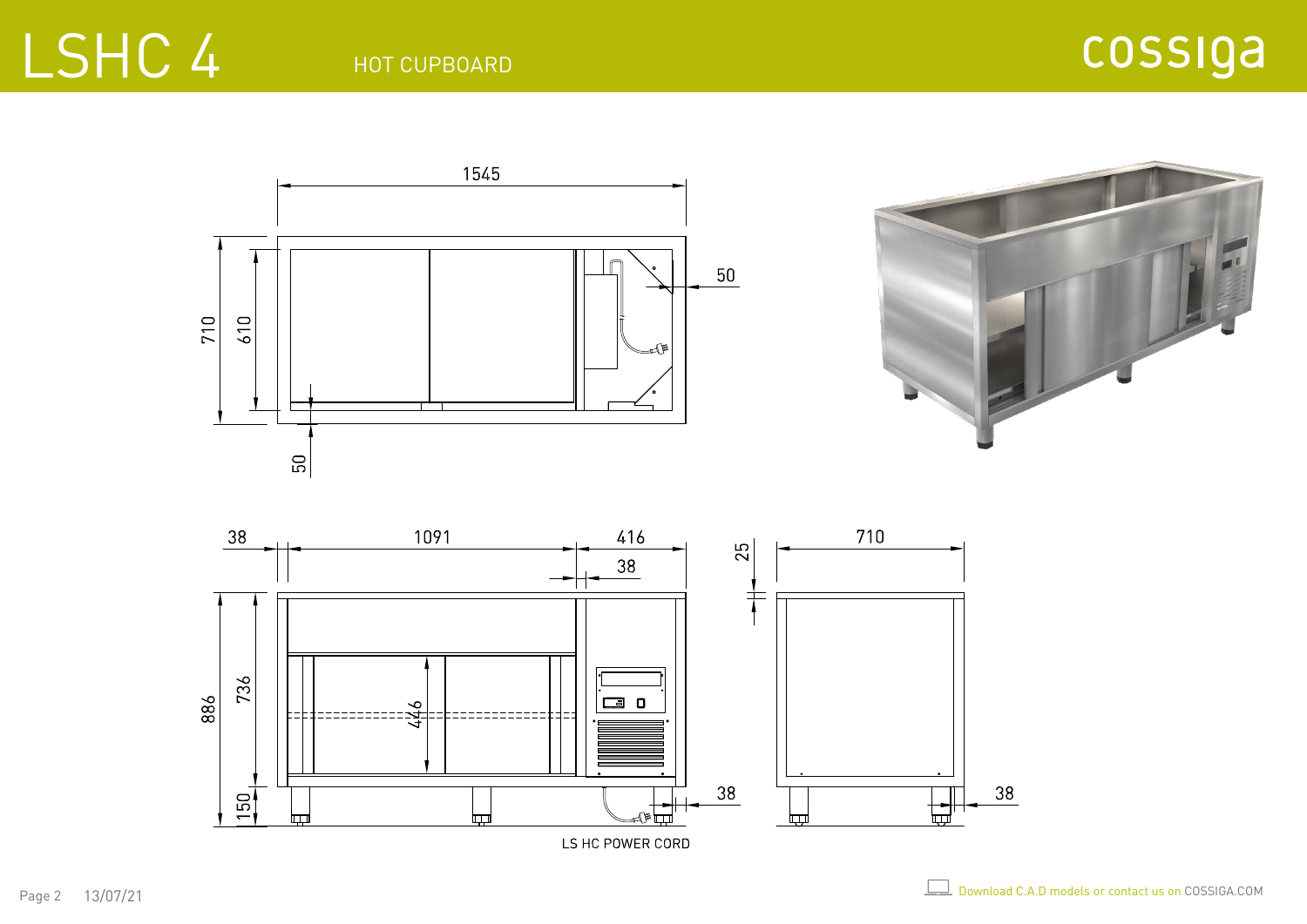## LSHC 5

HOT CUPBOARD





LS HC POWER CORD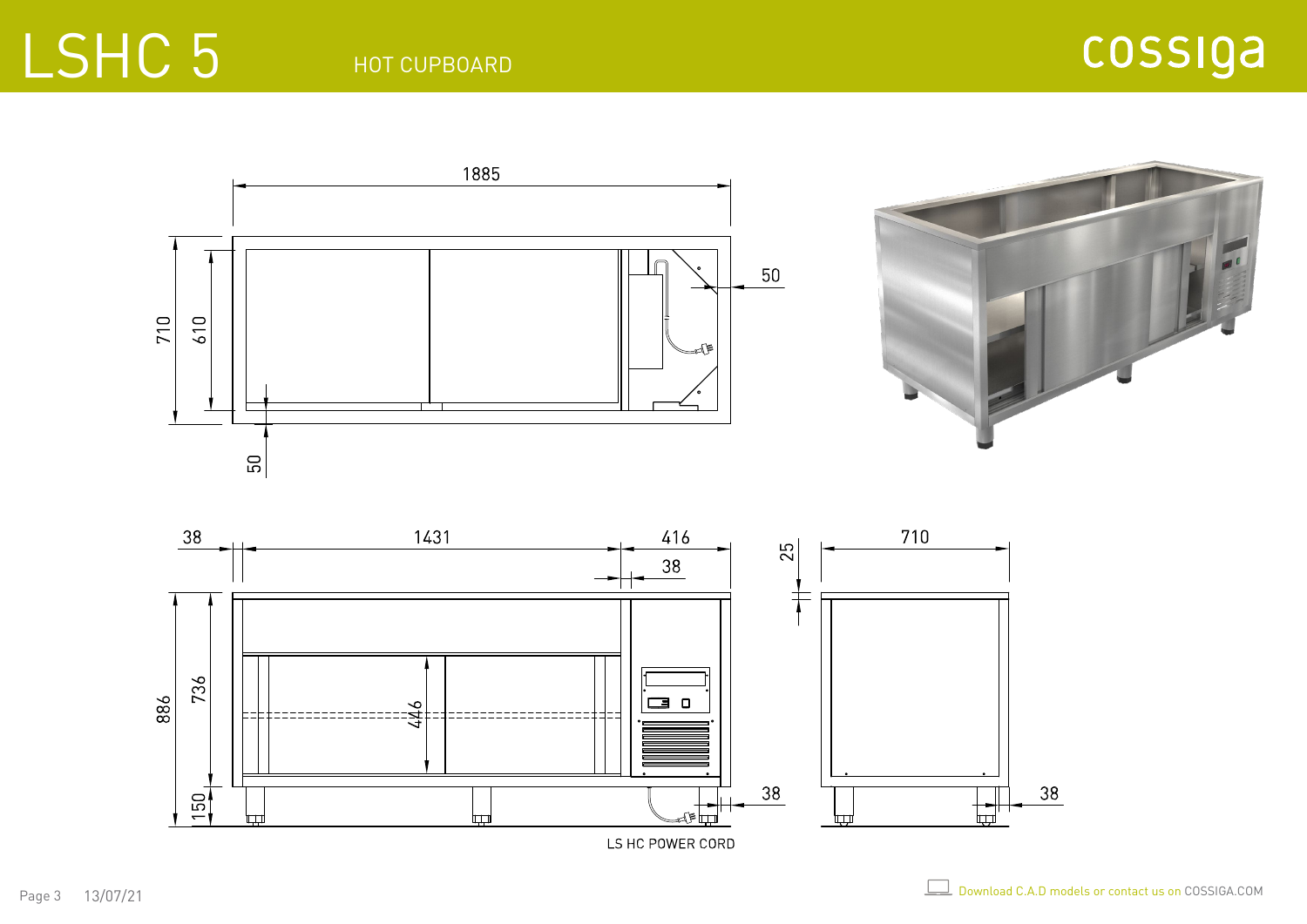## LSHC 6



LS HC POWER CORD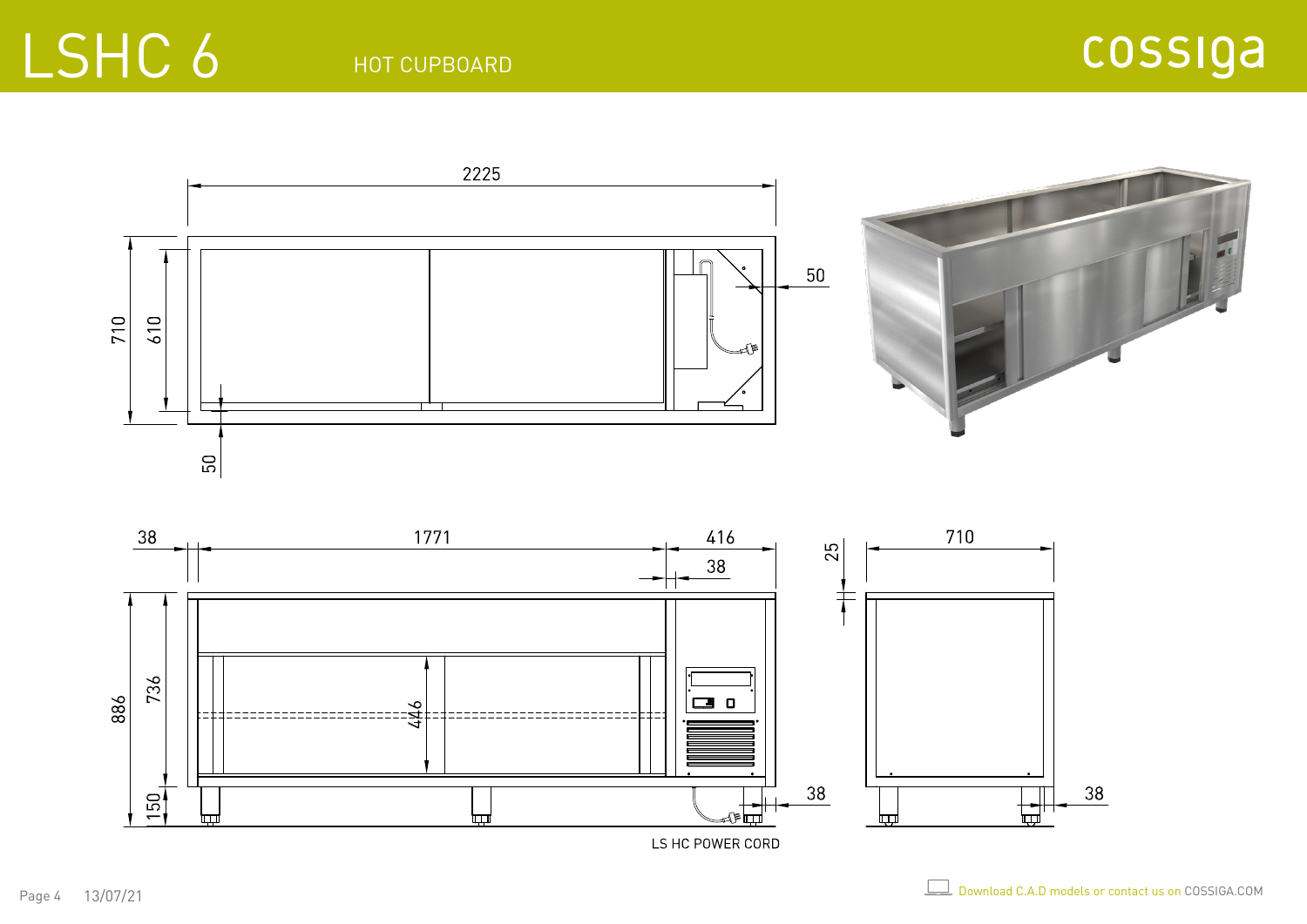#### LINEAR HC HOT CUPBOARD





LSBM and LSCM units sold separately



LSBM and LSCM units sold separately



SHOWN WITH LSBM6 - FT LSBM and LSCM units sold separately